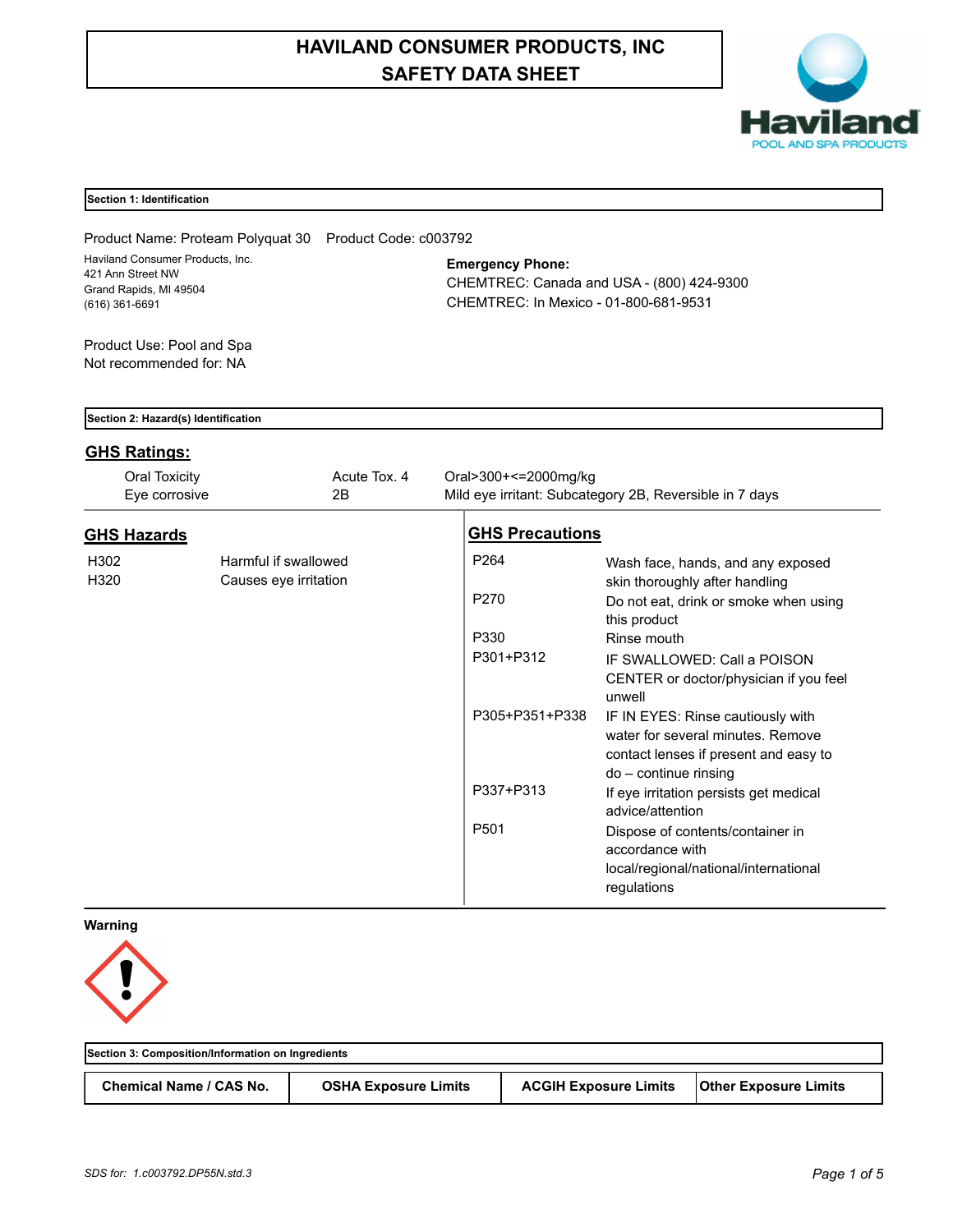| Poly [oxyethylene        |  |  |
|--------------------------|--|--|
| dimethyliminio) ethylene |  |  |
| dimethyliminio) ethylene |  |  |
| dichloride]              |  |  |
| 31512-74-0               |  |  |
| 20 to 30%                |  |  |

#### **Section 4: First-aid Measures**

#### **Inhalation**

Rescuers should put on appropriate protective gear. Remove from area of exposure. If not breathing, give artificial respiration. If breathing is difficult, give oxygen. Keep victim warm. Get immediate medical attention. To prevent aspiration, keep head below knees.

#### **Eye Contact**

Immediately flush eyes with water. Flush eyes with water for a minimum of 15 minutes, occasionally lifting and lowering upper lids. Get medical attention promptly.

#### **Skin Contact**

Remove contaminated clothing. Wash skin with soap and water. Get medical attention. Wash clothing separately and clean shoes before reuse.

#### **Ingestion**

If swallowed, do NOT induce vomiting. Give victim a glass of water. Call a physician or poison control center immediately. Never give anything by mouth to an unconscious person.

#### **Section 5: Fire-fighting Measures**

**Extinguishing Media** Water spray, foam, carbon dioxide, dry chemical

#### **Specific Hazards Arising from the Chemical**

None known

#### **Special Protective Equipment and Precautions for Firefighters**

**Special Information**: As in any fire, wear self-contained breathing apparatus pressure-demand (MSHA/NIOSH approved or equivalent) and full protective gear.

#### **Section 6: Accidental Release Measures**

#### **Spill and Leak Procedures**

Block any potential routes to water systems. Recover as much of the pure product as possible into appropriate containers. Use absorbent to collect spill or leak residue. Follow all local, state and federal regulations.

#### **Section 7: Handling and Storage**

#### **Handling Procedures**

Use with adequate ventilation. Avoid breathing dusts, mists, and vapors. Do not get in eyes, on skin, or on clothing. Wear eye protection and protective clothing. Wash thoroughly after handling.

**STORAGE:** Keep away from heat, sparks, and flame. Store containers in a cool, well ventilated place. Keep container closed when not in use. Protect from direct sunlight.

| <b>Section 8: Exposure Control/Personal Protection</b> |                             |                              |                              |  |  |
|--------------------------------------------------------|-----------------------------|------------------------------|------------------------------|--|--|
|                                                        |                             |                              |                              |  |  |
| <b>Chemical Name / CAS No.</b>                         | <b>OSHA Exposure Limits</b> | <b>ACGIH Exposure Limits</b> | <b>Other Exposure Limits</b> |  |  |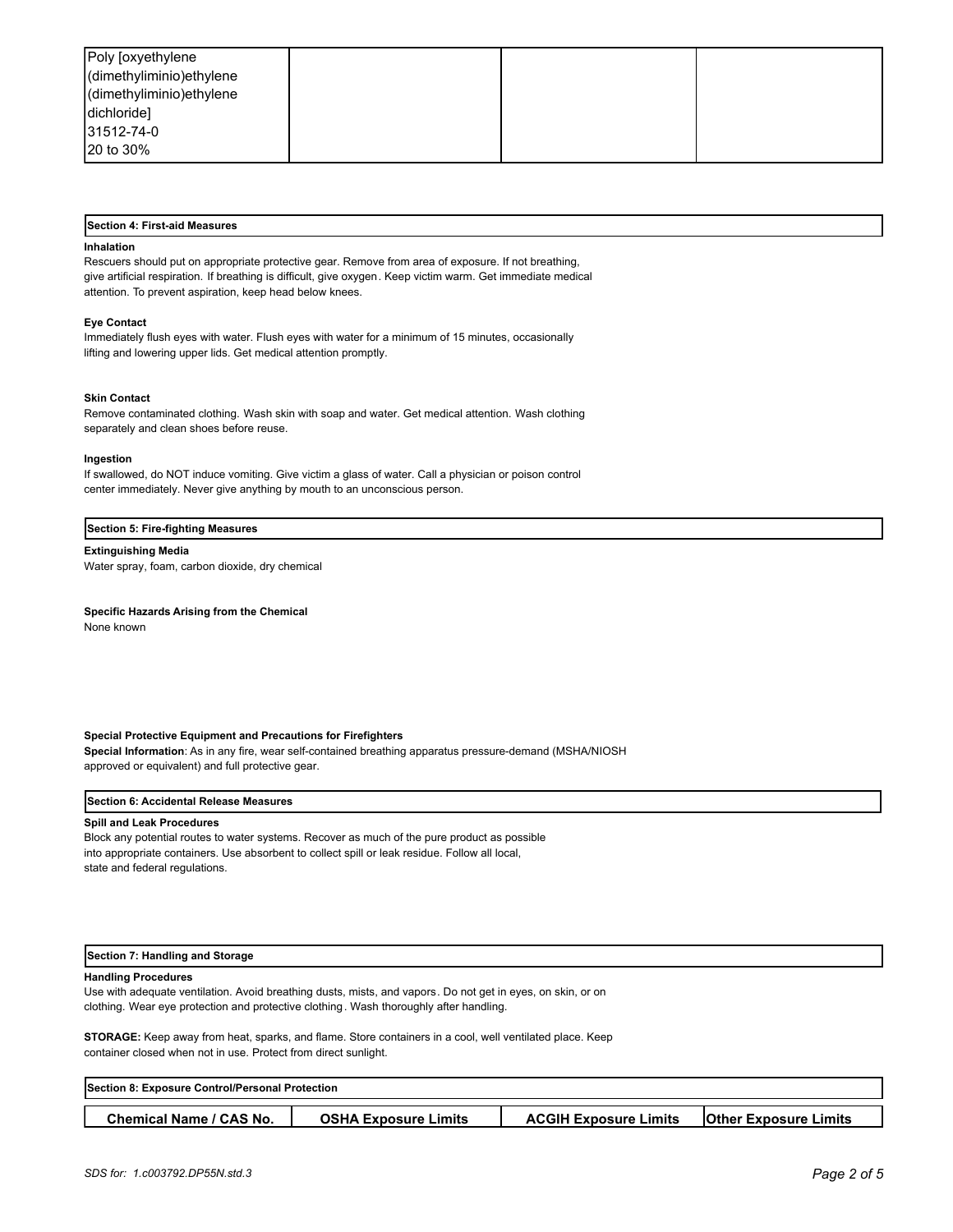| Poly [oxyethylene<br>dimethyliminio) ethylene |  |  |
|-----------------------------------------------|--|--|
| dimethyliminio)ethylene                       |  |  |
| dichloride]                                   |  |  |
| 31512-74-0                                    |  |  |

**RESPIRATORY PROTECTION:** A respiratory protection program that meets OSHA 1910.134 and ANSI Z88.2 requirements must be followed whenever workplace conditions warrant the use of a respirator.

**SKIN PROTECTION:** Wear impervious protective gloves. Wear protective gear as needed - apron, suit, boots.

**EYE PROTECTION:** Wear safety glasses with side shields (or goggles) and a face shield.

**OTHER PROTECTIVE EQUIPMENT**: Facilities storing or utilizing this material should be equipped with an eyewash facility and a safety shower.

**HYGENIC PRACTICES:** Do not eat, drink, or smoke in areas where this material is used. Avoid breathing vapors. Remove contaminated clothing and wash before reuse. Wash thoroughly after handling. Wash hands before eating.

**Section 9: Physical and Chemical Properties**

**Vapor Pressure:** Unknown **CODITY CODE 10 CODE 10 CODE 10 Odor threshold: Unknown Vapor Density:** Unknown **pH:** 6.0 - 8.0 **Boiling range:** > 100°C (212°F) **Flash point:** Unknown **Evaporation rate:** Unknown **Flammability:** Unknown **Explosive Limits:** Unknown **Specific Gravity** Unknown **Specific Gravity** Unknown **Autoignition temperature:** Unknown **Decomposition temperature:** Unknown

**Appearance:** Clear light amber liquid **abula is a clear of Clear Section Odor:** Mild odor **Density:** Unknown **Melting point:** < 0°C (32°F) **Freezing point:** Unknown **Solubility:** Easily soluble in water **Viscosity:** Unknown **Grams VOC less water:** Unknown

**Section 10: Stability and Reactivity** 

**Chemical Stability:** STABLE **Incompatible Materials**  Anionic polymers. **Conditions to Avoid** None known **Hazardous Decomposition Products** Carbon monoxide.

**Hazardous Polymerization**

Hazardous polymerization will not occur.

**Section 11: Toxicology Information**

**Mixture Toxicity**

Inhalation Toxicity LC50: 10mg/L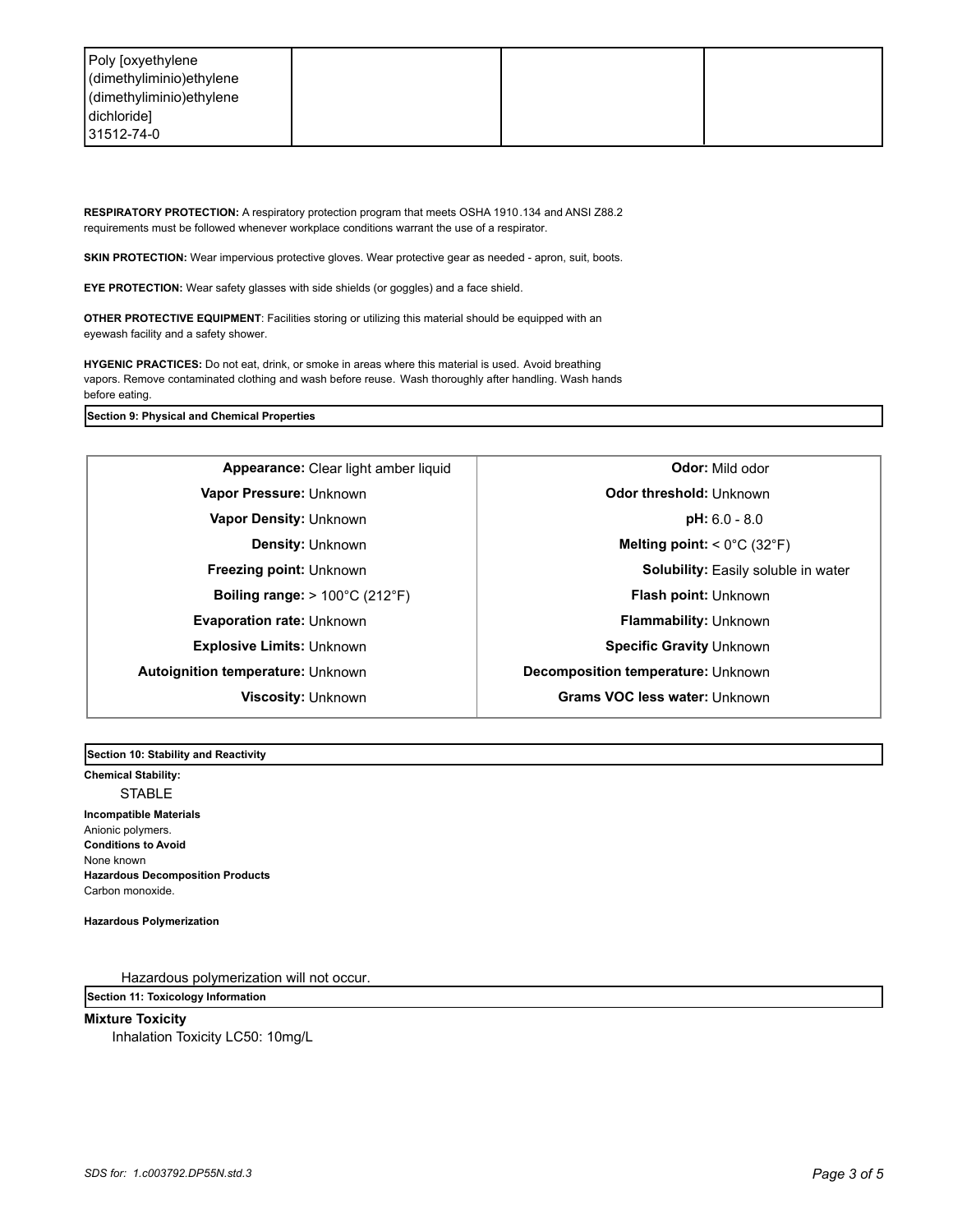## **Routes of Entry:**

Inhalation Ingestion Skin contact Eye contact

## **Target Organs**

## **Effects of Overexposure**

**Emergency Overview** May cause mild eye irritation. **Health Effects** Slightly hazardous in case of eye or skin contact (irritant).

CAS Number **Description Description CAS Number Carcinogen Rating** 

**Section 12: Ecological Information**

## **Component Ecotoxicity**

**Section 13: Disposal Considerations**

Dispose of in accordance with local, state and federal regulations.

**Section 14: Transportation Information**

Water Treatment Compound Non-Regulated.

#### **Section 15: Regulatory Information**

EPA Reg. No. 57787-2

#### **FIFRA information:**

This chemical is a pesticide product registered by the Environmental Protection Agency and is subject to certain labeling requirements under federal pesticide law. These requirements differ from the classification criteria and hazard information required for safety data sheets, and for workplace labels of non-pesticide chemicals. Following is the hazard information as required on the pesticide label:

#### **CAUTION**

Harmful if swallowed. Harmful if absorbed through skin. Causes moderate eye irritation. Avoid contact with eyes, skin, or clothing. Wash thoroughly with soap and water after handling and before eating, drinking, chewing gum, using tobacco, or using the toilet. Remove and wash contaminated clothing before reuse.

**Country Country Regulation Regulation Regulation Regulation Regulation Regulation** 

**Section 16: Other Information**